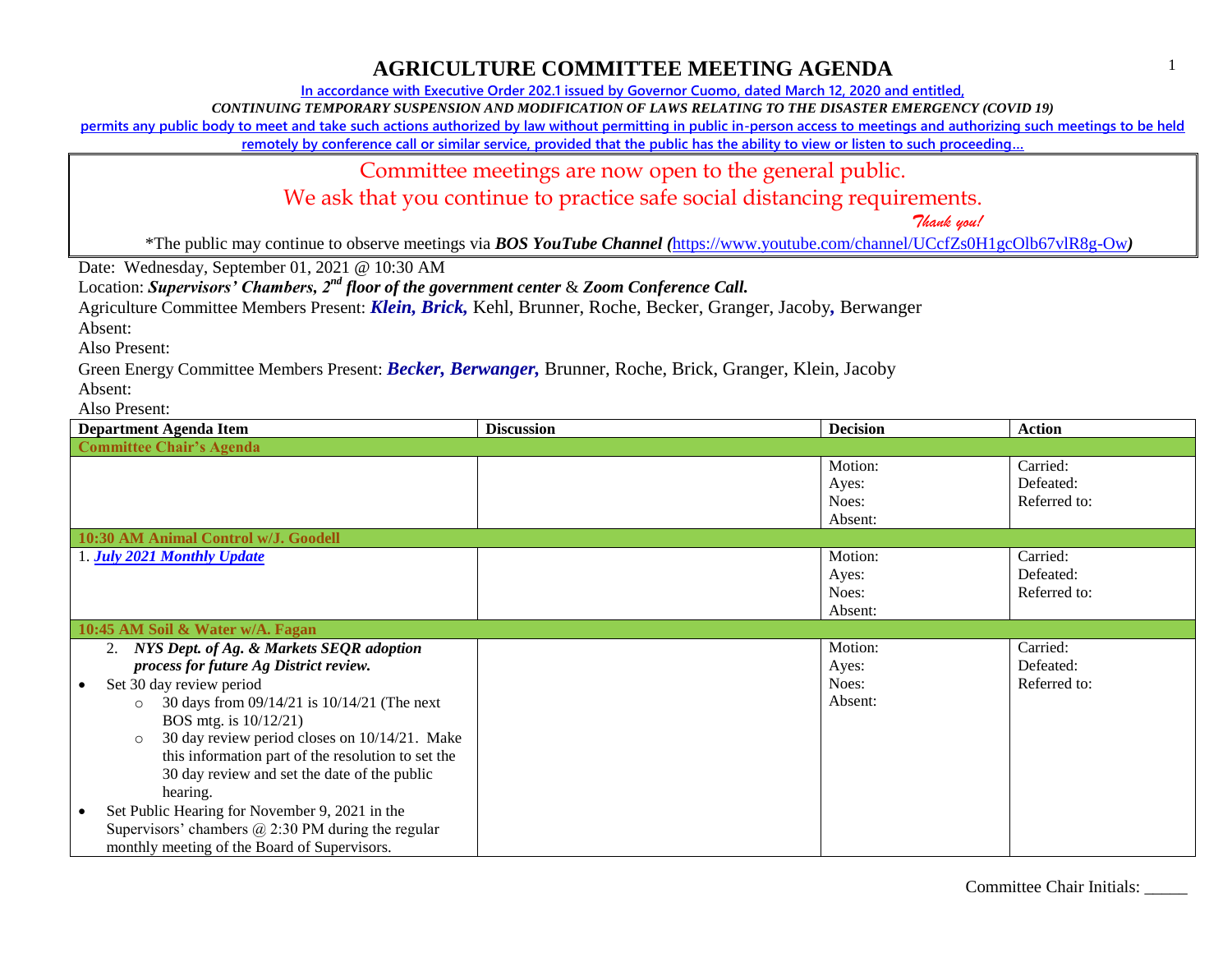**In accordance with Executive Order 202.1 issued by Governor Cuomo, dated March 12, 2020 and entitled,**

*CONTINUING TEMPORARY SUSPENSION AND MODIFICATION OF LAWS RELATING TO THE DISASTER EMERGENCY (COVID 19)*

**permits any public body to meet and take such actions authorized by law without permitting in public in-person access to meetings and authorizing such meetings to be held** 

**remotely by conference call or similar service, provided that the public has the ability to view or listen to such proceeding…**

Committee meetings are now open to the general public.

We ask that you continue to practice safe social distancing requirements.

 *Thank you!*

\*The public may continue to observe meetings via *BOS YouTube Channel (*<https://www.youtube.com/channel/UCcfZs0H1gcOlb67vlR8g-Ow>*)*

Date: Wednesday, September 01, 2021 @ 10:30 AM

Location: *Supervisors' Chambers, 2nd floor of the government center* & *Zoom Conference Call.*

Agriculture Committee Members Present: *Klein, Brick,* Kehl, Brunner, Roche, Becker, Granger, Jacoby*,* Berwanger

Absent:

Also Present:

Green Energy Committee Members Present: *Becker, Berwanger,* Brunner, Roche, Brick, Granger, Klein, Jacoby Absent:

Also Present:

| <b>Department Agenda Item</b>                                 | <b>Discussion</b> | <b>Decision</b> | <b>Action</b> |
|---------------------------------------------------------------|-------------------|-----------------|---------------|
| 2. Amend Resolution #21-014 to reflect a contract increase of |                   | Motion:         | Carried:      |
| \$3,518.34 to complete Ag. District #5. Total amended         |                   | Ayes:           | Defeated:     |
| contract not to exceed \$18,518.34                            |                   | Noes:           | Referred to:  |
|                                                               |                   | Absent:         |               |
| 3. Review 2022 County Appropriation request.                  |                   | Motion:         | Carried:      |
|                                                               |                   | Ayes:           | Defeated:     |
|                                                               |                   | Noes:           | Referred to:  |
|                                                               |                   | Absent:         |               |
| 4. General SWCD Programs Update:                              |                   | Motion:         | Carried:      |
|                                                               |                   | Ayes:           | Defeated:     |
|                                                               |                   | Noes:           | Referred to:  |
|                                                               |                   | Absent:         |               |
| 11:00 AM Cooperative Extension w/A. Griffith                  |                   |                 |               |
| 1. General Update:                                            |                   | Motion:         | Carried:      |
|                                                               |                   | Ayes:           | Defeated:     |
|                                                               |                   | Noes:           | Referred to:  |
|                                                               |                   | Absent:         |               |
|                                                               |                   |                 |               |
| <b>Fair Association w/M. Roche</b>                            |                   |                 |               |
|                                                               |                   | Motion:         | Carried:      |
|                                                               |                   | Ayes:           | Defeated:     |
|                                                               |                   | Noes:           | Referred to:  |
|                                                               |                   | Absent:         |               |
|                                                               |                   |                 |               |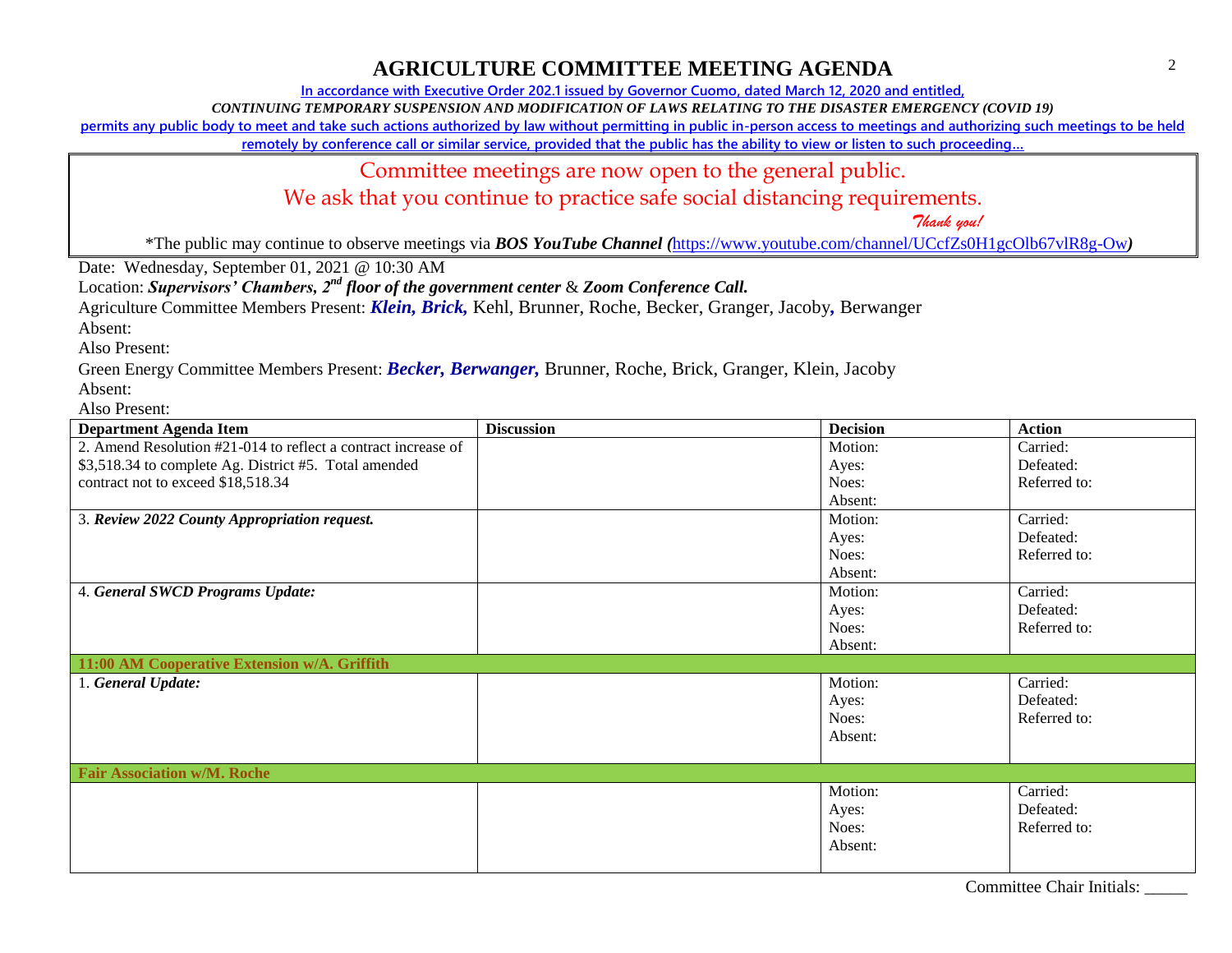**In accordance with Executive Order 202.1 issued by Governor Cuomo, dated March 12, 2020 and entitled,**

*CONTINUING TEMPORARY SUSPENSION AND MODIFICATION OF LAWS RELATING TO THE DISASTER EMERGENCY (COVID 19)*

**permits any public body to meet and take such actions authorized by law without permitting in public in-person access to meetings and authorizing such meetings to be held** 

**remotely by conference call or similar service, provided that the public has the ability to view or listen to such proceeding…**

Committee meetings are now open to the general public.

We ask that you continue to practice safe social distancing requirements.

 *Thank you!*

\*The public may continue to observe meetings via *BOS YouTube Channel (*<https://www.youtube.com/channel/UCcfZs0H1gcOlb67vlR8g-Ow>*)*

Date: Wednesday, September 01, 2021 @ 10:30 AM

Location: *Supervisors' Chambers, 2nd floor of the government center* & *Zoom Conference Call.*

Agriculture Committee Members Present: *Klein, Brick,* Kehl, Brunner, Roche, Becker, Granger, Jacoby*,* Berwanger

Absent:

Also Present:

Green Energy Committee Members Present: *Becker, Berwanger,* Brunner, Roche, Brick, Granger, Klein, Jacoby

Absent:

Also Present:

| <b>Department Agenda Item</b>        | <b>Discussion</b> | <b>Decision</b> | <b>Action</b> |  |
|--------------------------------------|-------------------|-----------------|---------------|--|
| Dairy Industry w/S. Klein            |                   |                 |               |  |
|                                      |                   | Motion:         | Carried:      |  |
|                                      |                   | Ayes:           | Defeated:     |  |
|                                      |                   | Noes:           | Referred to:  |  |
|                                      |                   | Absent:         |               |  |
| <b>Ag. &amp; Farmland Protection</b> |                   |                 |               |  |
|                                      |                   | Motion:         | Carried:      |  |
|                                      |                   | Ayes:           | Defeated:     |  |
|                                      |                   | Noes:           | Referred to:  |  |
|                                      |                   | Absent:         |               |  |
|                                      |                   |                 |               |  |
| <b>County Forestlands w/</b>         |                   |                 |               |  |
|                                      |                   | Motion:         | Carried:      |  |
|                                      |                   | Ayes:           | Defeated:     |  |
|                                      |                   | Noes:           | Referred to:  |  |
|                                      |                   | Absent:         |               |  |
|                                      |                   |                 |               |  |
| <b>Conservation w/</b>               |                   |                 |               |  |
|                                      |                   | Motion:         | Carried:      |  |
|                                      |                   | Ayes:           | Defeated:     |  |
|                                      |                   | Noes:           | Referred to:  |  |
|                                      |                   | Absent:         |               |  |
|                                      |                   |                 |               |  |